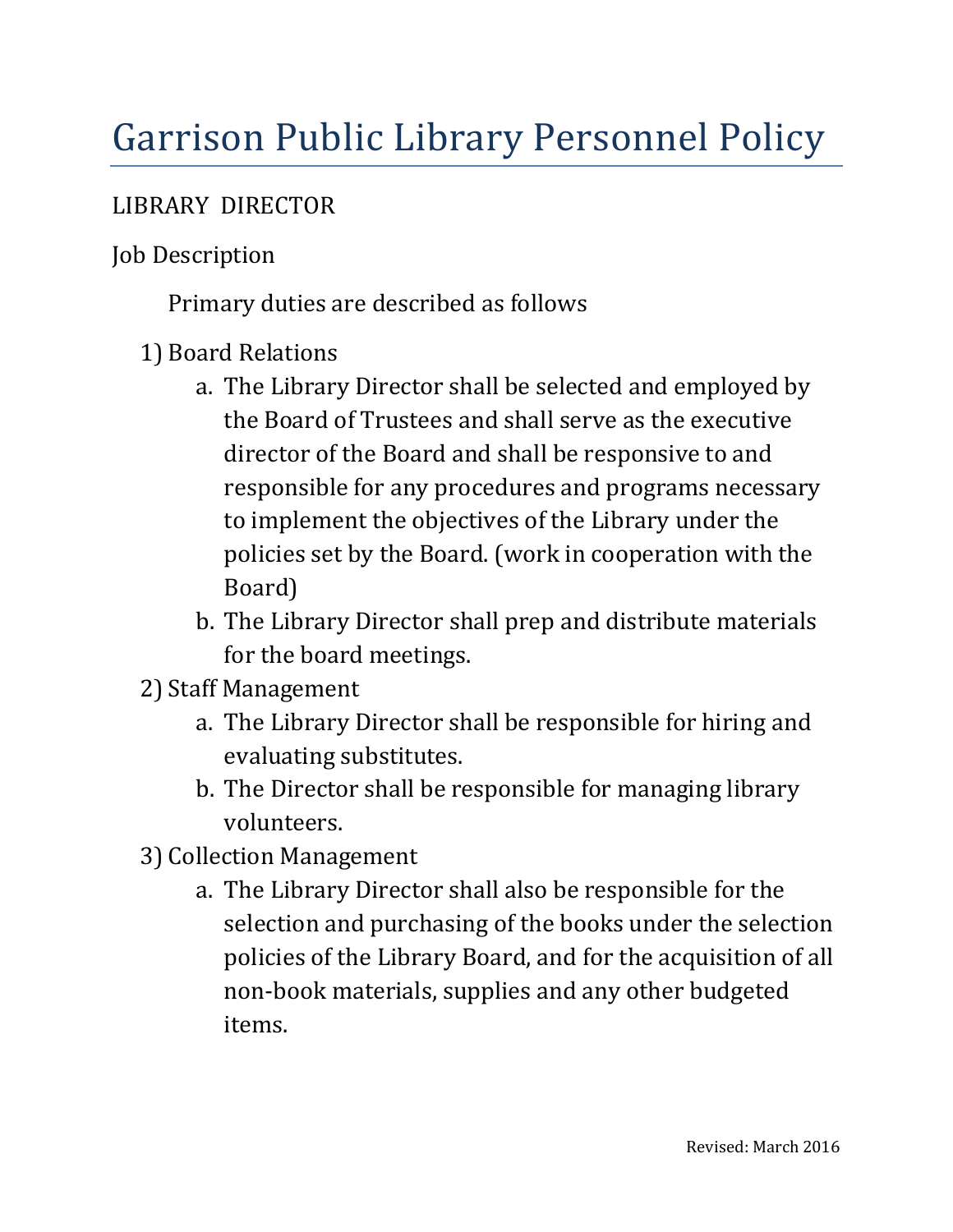- 4) Facilities Management
	- a. The Library Director shall also be responsible for the internal operation of the Library, Activity Room and their services.
	- b. The Director shall keep, as necessary, the Board fully informed as to the regular financial and statistical reports, special services, growth and progress and recommendations for the Library's present and future needs.
- 5) Technology Management
	- a. The Library Director shall be responsible for maintaining and the upkeep of the computers in the Library
	- b. The Director shall be responsible for informing/training the public in the use of the computers.
	- c. The Director shall stay current in what is happening in the technology world and inform the Board of what is happening.
- 6) Public Service Management
	- a. The Library Director shall serve, inform, and deal with the public in a professional/polite manner.
- 7) The Librarian shall also perform such other duties as may, from time to time, be prescribed by the Board of Trustees.

Salary/Benefits

- 1) The compensation of the Director and the substitutes shall be fixed by the Board at the November board meeting before the time of the annual budget preparation. The budget is then submitted to the City Council for approval.
- 2) The Director will receive 1 week paid vacation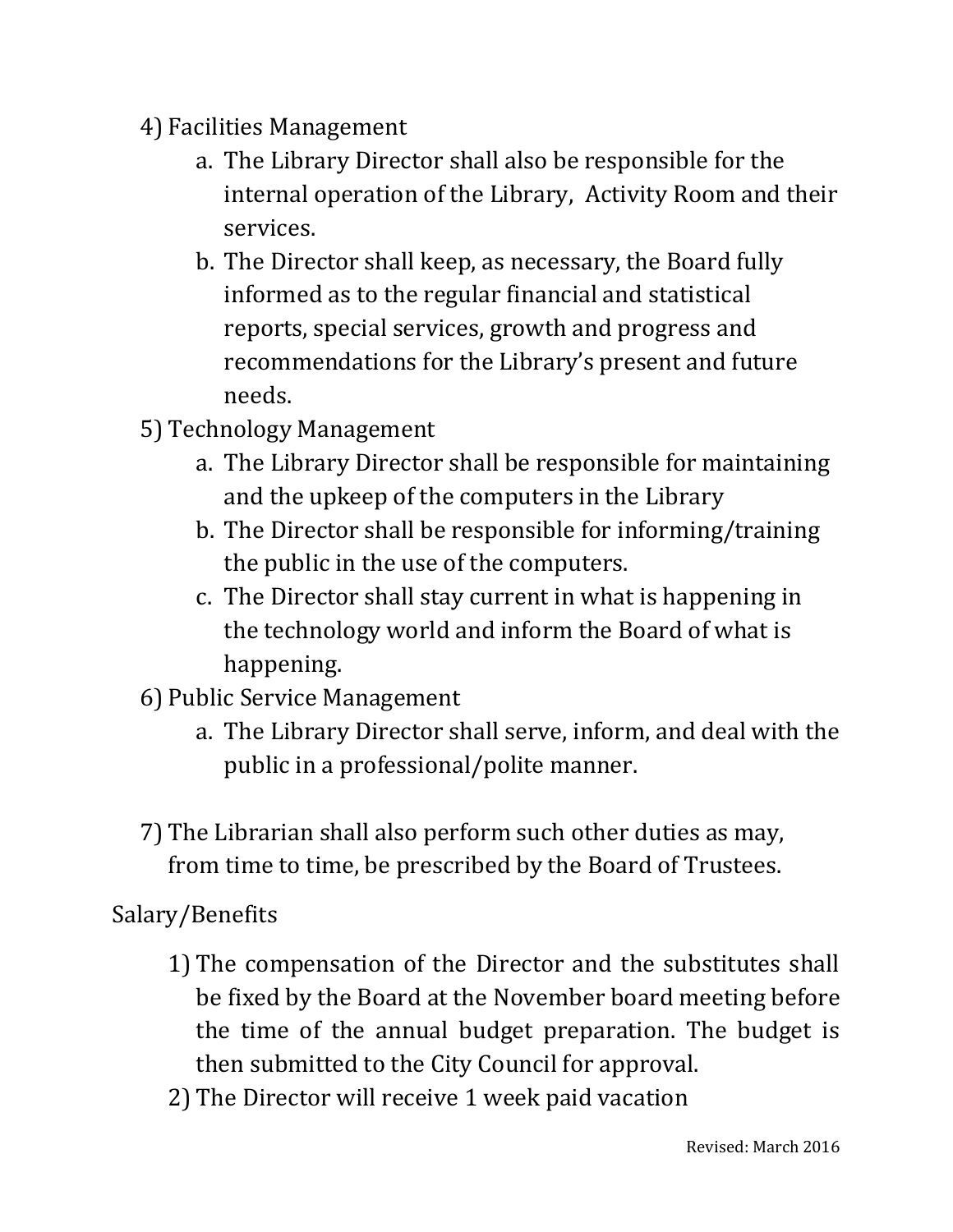### Evaluation

- 1) Performance of the Director is to be reviewed each year at the November Board meeting by the Board of Trustees and should include stipulations on salary, hours, vacation time and personal time.
- 2) An evaluation form will be used

## **Training**

- 1) The Garrison Library Director is required to be working on obtaining an Iowa State Certification, or after having this certification, is required to keep it updated and current as the State Library requires. Continuing Education classes need to be attended for this certification and the hours spent in class will be paid by the Library at the same rate as the hourly wage set for the director.
- 2) The Library will also pay the cost of the class, mileage, and a meal allotment if necessary. The mileage will be the recognized IRS allotment, and the cost of the meal paid by the library will not be over \$10.00.

Termination of the Library Director

- 1) The Director shall give a 4 week notice of resignation to the Board.
- 2) The Board of Trustees shall give a 4 week notice of termination to the Librarian except in the case of gross misconduct or negligence, and then immediate termination could result.